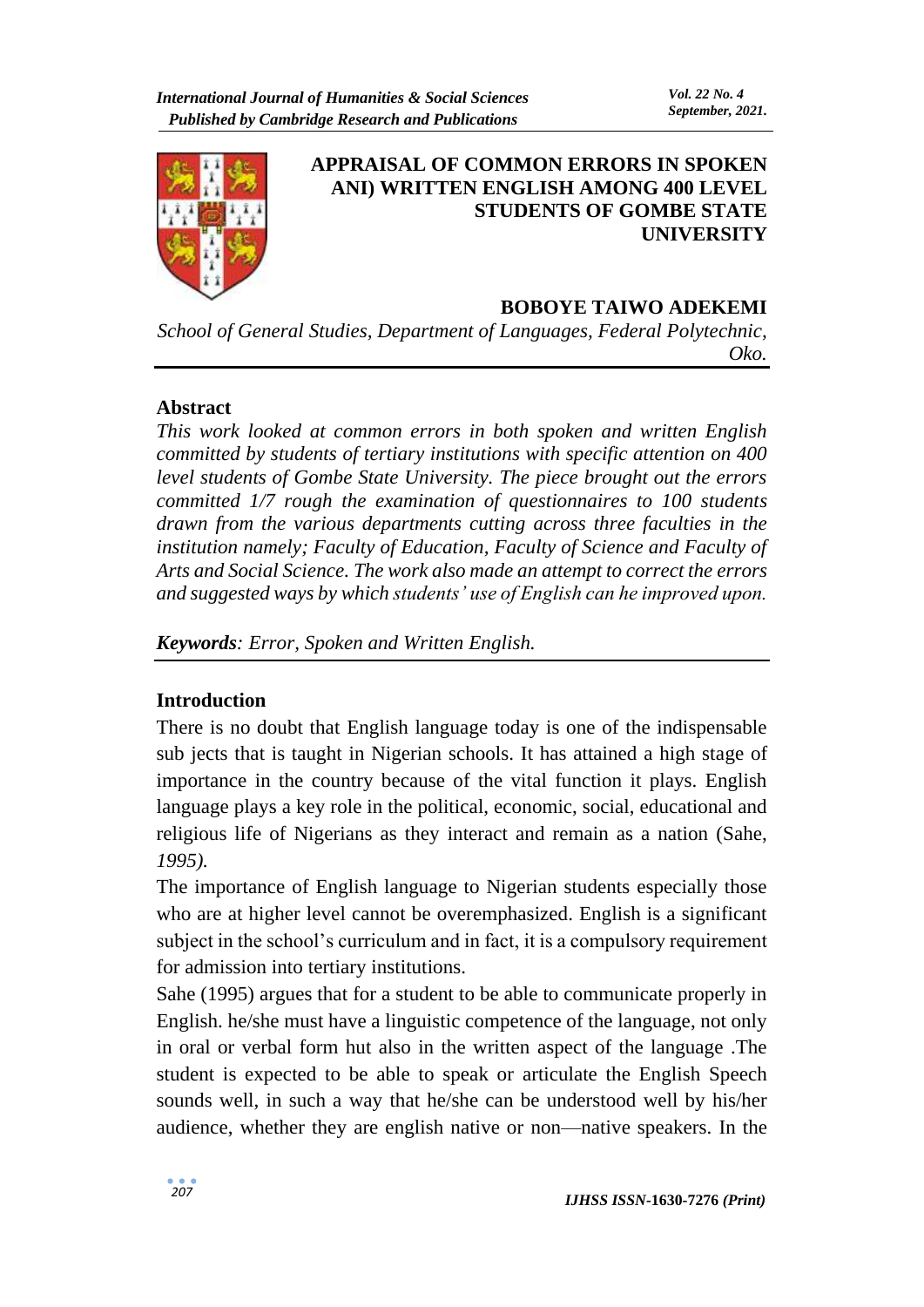written aspect of the language, the student is expected to put down his/her in a meaningful and correct grammatical way.

## **Statement of the problem**

In Nigeria today, most Students of tertiary institutions find it difficult to pronounce some of the English words mainly because of their mother tongue interference and lack of proper exposure to the language: they also find it difficult to write the correct spelling of most of the words perhaps because of their educational background and exposure to the language. Therefore, the students are fond of making use of articles. prepositions. tenses, punctuation and the likes wrongly. In fact most of the words, spellings, sentence constructions, and pronunciation etc. produced by students are tin intelligible and ungrammatical. Such incompetence or inability of the students ofcourse leads to poor performance in examinations since they are required to write in English language.

## **Errors**

Linguistically speaking, the term errors refers to as systematic deviation from the conventionally acceptable or standard English linguistic pattern found in students writing and speech.

### **Spoken English**

These are the ways in which the English language is transmitted through a conventional system of sounds. David Crystal (2009) says Spoken English is the more natural and widespread mode of transmission, though ironically the one which most people find much less fashion presumably because it is so much difficult to ''see'' what is happening in speech than in writing."

## **Written English**

The ways in which the English language is transmitted through conventional system of graphic signs or letters. The earliest forms of written English were primarily transition of Latin works into English in the ninth Century.

# **Concept of Errors and Errors In Spoken and Written English Examined**

The word "error" has different meanings and usages relative to how it is conceptually applied. As there are different kinds of people with different backgrounds, environment, experience, traditions and religions*,* So, there are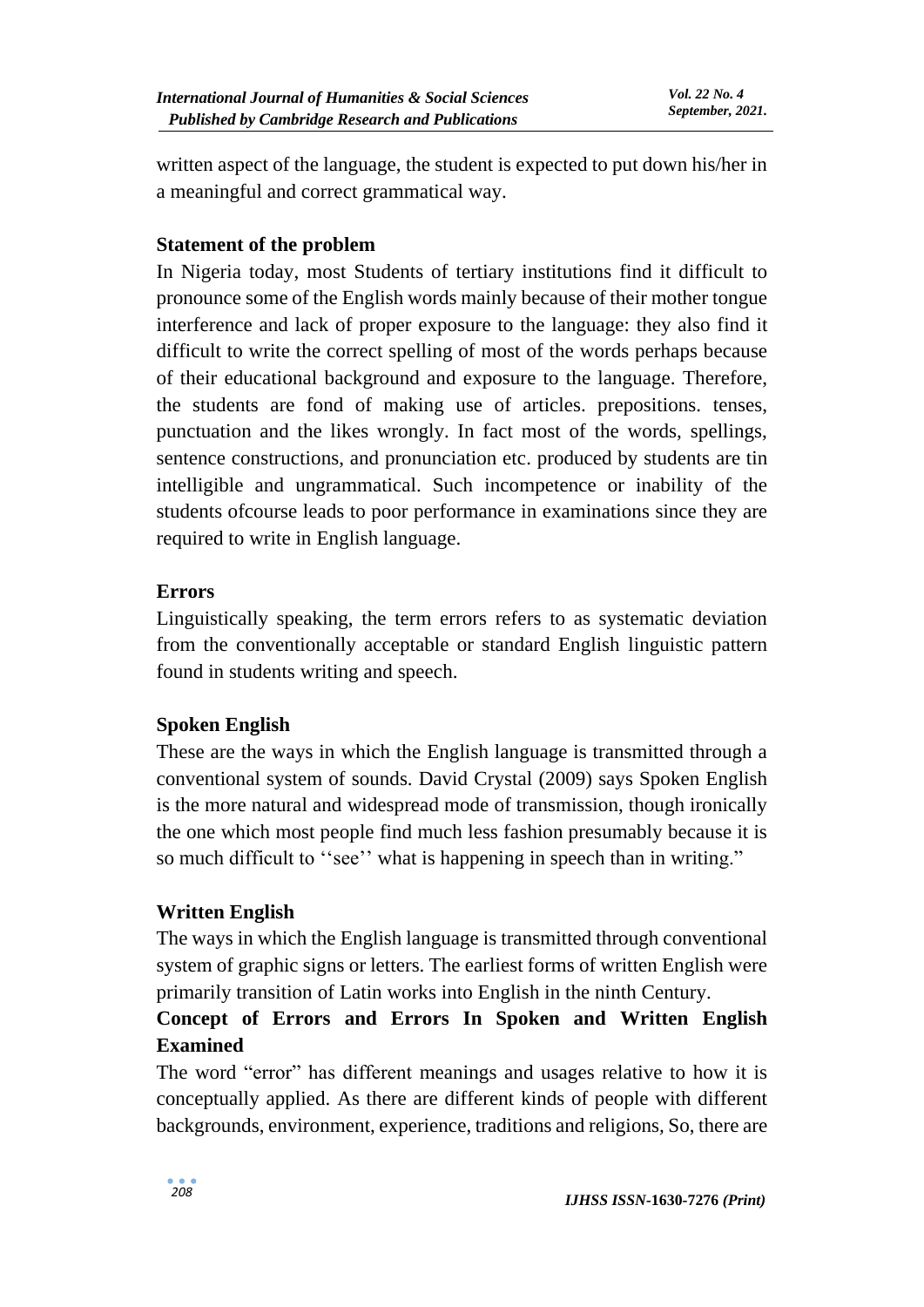different sorts of errors with different or peculiar name given to each, perhaps considering the context or causes of each error. In language learning, as shown in Sabe (1995) some errors do come up in language learners' statement as a result of ignorance or partial knowledge which the learners have about the rules and norms of the language they learn, such ignorance or insufficient knowledge comes in and manifest itself as a result of the kind of exposure or nature of teaching-learning process taking place over time, such errors are called errors incompetence. While some errors occur when individual learners have the skill or knowledge on how to communicate correctly but because they are distracted by something else while communicating, such errors are called: errors in performance (Tsakuwa 2010).

Furthermore, error can simply be defined as a deviation from accuracy or correctness of known or acceptable norms of language, while a mistake is an error caused by a fault with which usually emanates from misjudgment, misinterpretation, carelessness or forgetfulness of a certain rules or norm of a language. Thus, in language, a systematic deviation from standard language norms of rules of grammar, syntax, semantics, spelling, pronunciation, punctuation etc. is referred to as an error, a mistake or slip of tongue or pen (Wikipedia).

So many researchers and language specialists believe that making errors or mistakes is an inevitable thing in the process of language learning. Hence, Headbloom argued on this by saying "it is just as unrealistic to reckon as language learning without errors as to reckon existence without sin" (1978). When talking about errors in learning of languages. Sabe on his own part affirmed that people cannot learn language without first systematically committing errors (Tsouwa 2010).

People do commit errors while communicating because of one reason or the other. Thus it is not and it would never be a surprising thing seeing students (especially those who learn English as second Language and third Language) making one or two errors, mistake or slips of tongue or pen when communicating in the language, thus is because the students are still in one of language learning phase or the other. developing their skills and knowledge about the rules systems of the language to the struggle to have mastery in the language to communicate meaningfully. Therefore, errors such as addition, omission or subtraction of speech, sound. Words, phrases or even clauses are bound to occur.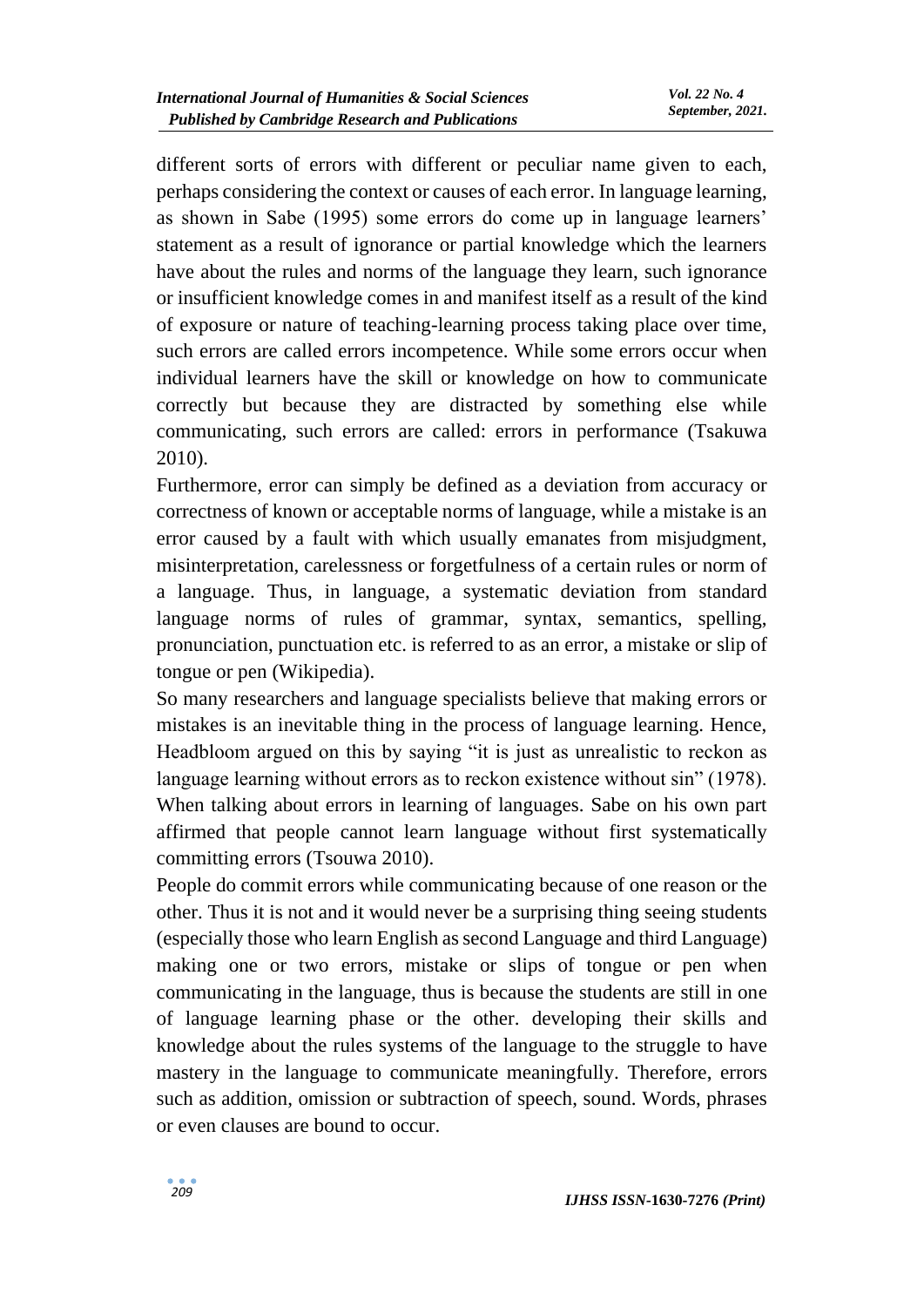Going through the literature, it is found that language researchers, writers and authors of language textbooks use various terminologies which all refers to or substitute the Concept "errors", or erroneous, stutters. good gaffe, fault, few and oversight among others. The most Common ones which used which are mostly used interchangeably are errors, mistakes, and slip of the tongue or pen (Sabe, 1995).

The use of the term "error analysis" came from a rational theory of language learning in the 70s and one of' its prominent proponents was SP Cordes Headbloom (1978) said that according to the view of error analysis, errors are regarded as potentially facilitative rather than inhibitors in the language process. Unlike error analysis, contractive analysis came up from audio lingual theorists such as Osgood. Sehinker. Schater among others who draw their stance of language learning on the view that it involves the acquisition of set of habits and hence the acquisition of the new language (L2 or TL). Error analysis proponents propose that the second language (L2 or TL) in his sense, he uses errors to test hypothesis about the language he learns, thereby learning from them and error method. Thus, the errors which he makes should select in his learning process rather than the first language.

As the study is build on and concerned directly with error analysis, the researchers therefore, focuses more on the stance. Error analysis mainly deals with the second language learners' error when trying to learn and communicate in the target language. The errors made would be analyzed and classified to see if there is any community among them, and if the cause of error can be explained with the sum of adopting proper and pertinent strategy in to second language pedagogy. Hence, the task of error analysis basically as Corder (1974) says cited in Sabe (1995) is dealing with the investigation of language of second language learners' error. The investigation here refers to as sound academic interpretation of errors made by students especially their written communication in English which is the second or target language. so as to determine how well they progress in the acquisition of the target language, what at-c the problems they encounter in the language and sort of errors do they commit along the way. All these could he done in successful tracing and circumstances in which the errors occur with the aim of possible and proper correction.

### **Sources/Causes of Errors in Spoken and Written Language**

A good understanding of sources/causes and nature as well as types of errors has become an imperative task before talking of a logical means of correcting the errors. Of course, many factors could he considered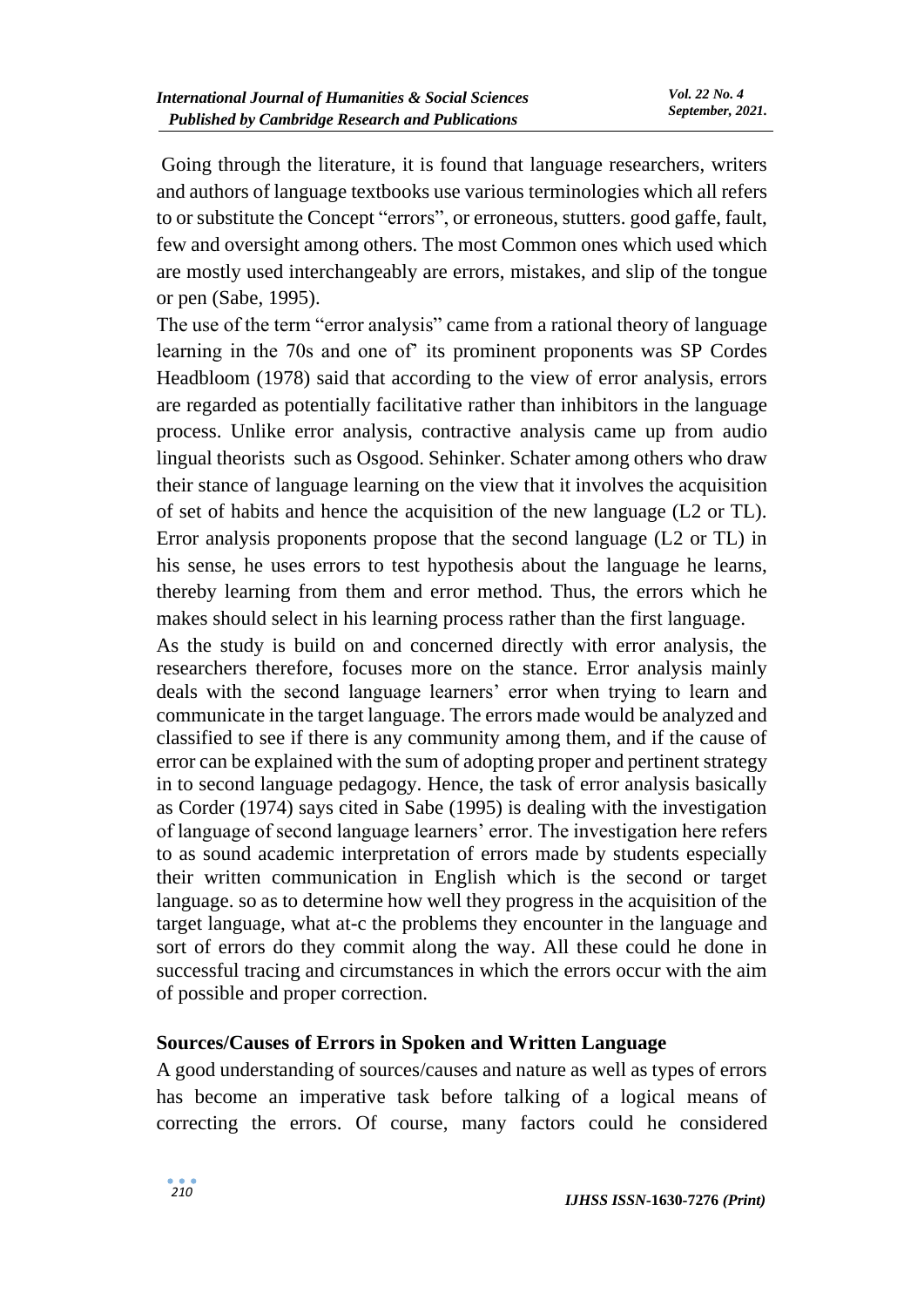responsible for the second language learners' errors which could either be sources which make the learners to be committing errors when they communicate in the second language. However, errors analysts believe that errors definitely emanate from the target language but there is no doubt here that the view of contrastive analyst could also be useful if really teachers want to appreciate fully the sources and causes of the error. The circumstances involved and their types as well. Thus, the issue of mother tongue (MT) or first language (L1) interference and transfer of learning or habits can be discarded.

Hcadbloom (1979) reveals that error analysis proponents try to distinguish the errors which occur inter-lingually and those which are intra-lingually induced in nature. Thus, considering Headbloorn (1979) Eke (1991) and Sahe (1995) errors could he basically be sourced or caused by inter-lingual, intra-lingual. Developmental, analogical and redundant factors these could be named as Group 'A' errors sources/causes. However, carelessness, or orthographic inconsistence, overgeneralization and ignorance or rules restriction, mis-teaching/mis-learning could also he among the factors responsible for learners' errors and they are named as Group B' errors sources/causes. Though, these factors seem to be compassed by the former or be derived from them hut they can stand independently on their own as discussed below.

Interlingual factor, this is also referred to as cross—linguistic influence (Sahe 2009). It is a great source of errors in second language communication because mother tongue or first language interferes almost at every momentwhen second language learners communicate in the second language. In fact, contrastive analysis believe that Eke (1991) that almost all errors have their origin in the mother tongue interference. Eke (1992) said that error are generally brought about by the interference of the mother tongue (interlingua interference). This is because as contrastive analysts argue, learning a second language is the same as learning a new set of habits (L1) must definitely interfere in the new ones (L2) in the process of acquisition. Lado (1957) summarizes the issue and their mire light on the interlingua interference in his words saying "when learning a foreign language, we tend to transfer our entire native language system in the process, we tend to transfer to that language our phonemes and their variants, our stress and rhythm pattern, our transitions, our intonation patterns and their interaction, with other phonemes (Sahe 1995).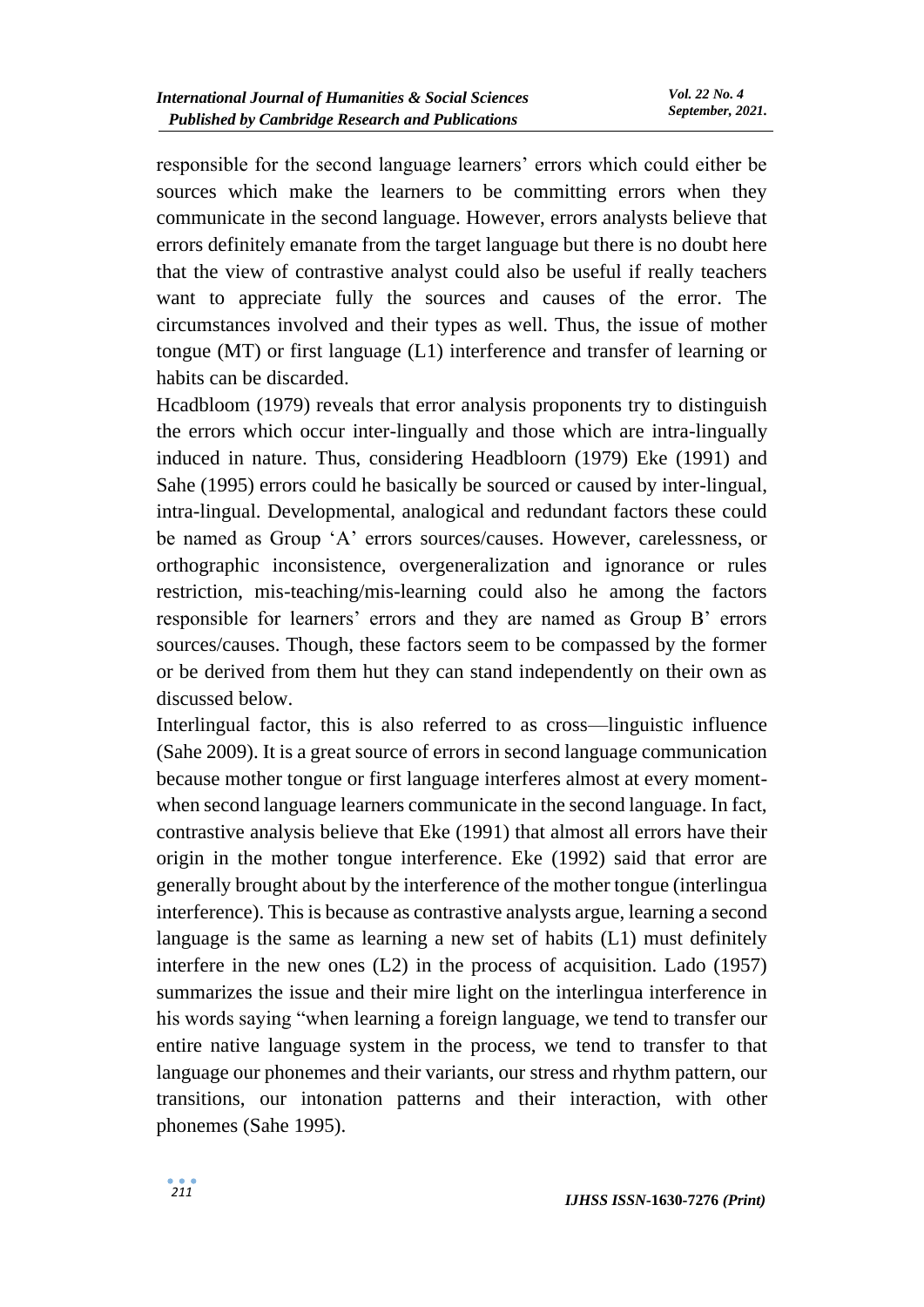Analogical factor is another source of errors in learning process of second language learners. Most of the time, especially at initial phase of learning second language, learners do draw some similarities between their first language and second language. by so doing. analogical factors appear in between the two languages and it is very powerful language learning tool in L2 acquisition, because it increases learning ability by helping learners to see and use important equivalence of some rules in- the languages and decreases rate of time to be spent in memorizing relevant and useful rules of the second language (L2).

Also, some verbs in English language are regular verbs and many more are irregular. The regularity and irregularity of the verbs cause learners to get confused over generalize rules and over extents inflexions to model verbs such as can, could, must, may etc. which do not have inflection. Other errors which come up are of course brought by analogy in lexicons as noted by Headbloom in aspect of homophony, synonyms. antonyms and polygene. These cause difficulty to the learners in distinguishing some English words and their classes, thereby making them to commit errors.

Developmental factors, this is considered to be one of the Factors that cause students errors in second language. Learners commit errors in communication because of the formation of false or wrong informal ion gotten about certain mules of the languages in the process of their L2 acquisition. In this developmental process, the students get or build up hypothesis (incorrect ones mostly) about the L2 (English language) from their muted experiences they had during the cause of' interaction in class or from textbooks written by unqualified authors. Thus, developmental errors came out as a result of overgeneralization of rules mis-teaching and mislearning of the target language.

Overgeneralization is another strong factor that cause error in students' verbal and written statements. It refers to the over-extension of recall rules of language to some features of aspects of the language which are exampled or exclusive from the rules. Such overgeneralization happens on the grammatical. phonological and morphological rules in terms of singularity and plurality of nouns, verbs and tenses inflection among other.

Ignorance of rules restriction also plays a serious role in production of second language learners' error. It refers to failure or inability to know and observe the condition of applications some language rules when communicating. A learner might know about the rules, but ignore to observe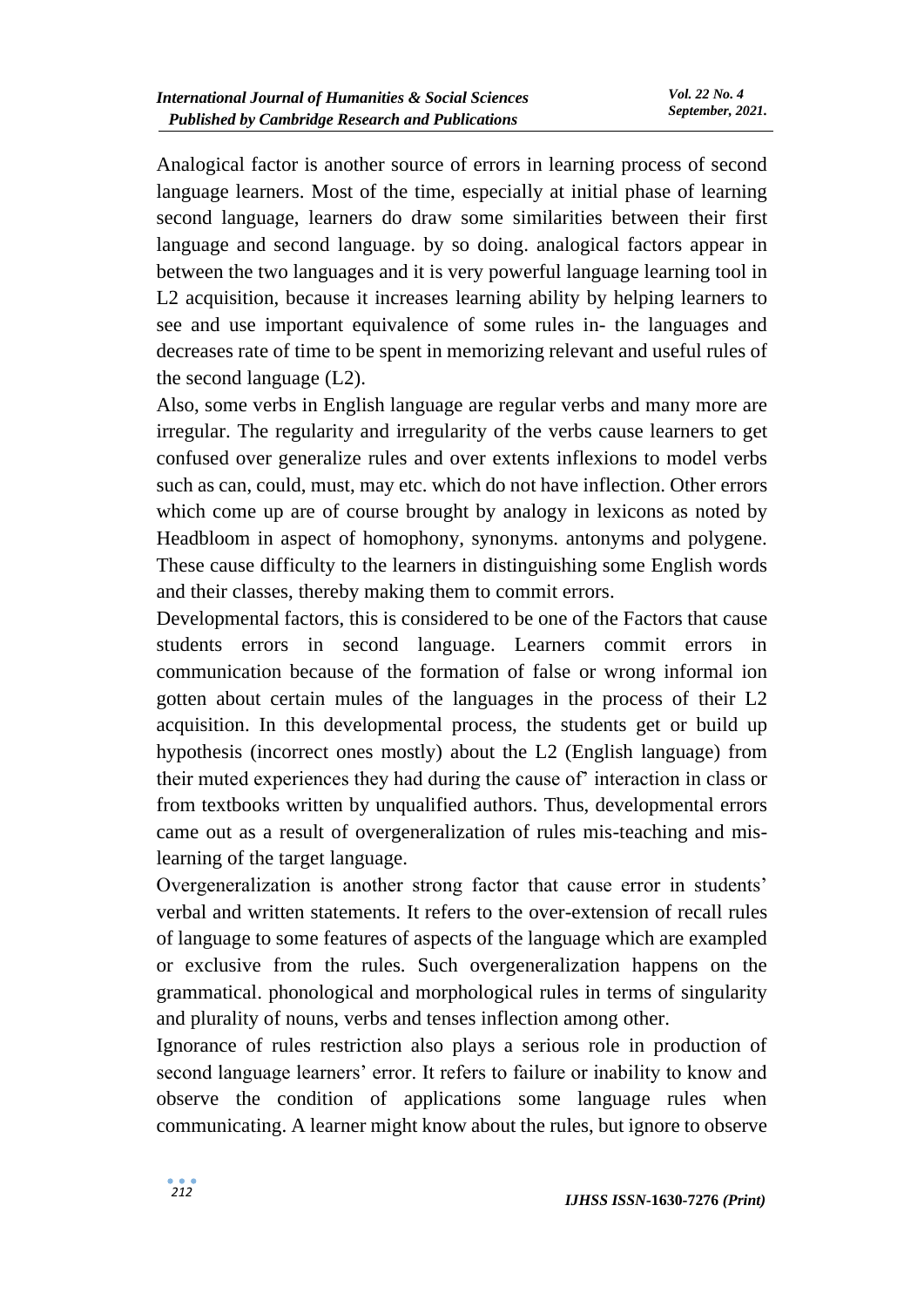their restricted usage and excepti0fl5 English language as mentioned earlier, has a lot of exceptions in terms of regularity and irregularity of nouns and verbs. These in consistencies lead students to over-simplify some rules of the language by creating new forms for instance, in the case of reflexive pronoun, a student may invite myself yourself herself etc. he invites "his self" instead of "himself' because he knows the rule of reflexives pronoun and possessive pronouns such as mine, yours her, his, as he was exposed to, but because he is unable to observe the restriction and exception of the rules he goes on writing "his self".

Orthographical factor, English is a language that has great problem and ambiguity in orthography because of the influence of some world language and its dynamism. The problem is mainly in the consistency of English word spelling especially with the coming of American English. Spelling serves as a big source of students written errors. Obiseson (2003) in a paper titled "spelling errors and spelling techniques" reveals that the inability of students to spell English words correctly when 0rnmunicating in writing is borne out of the irregularity of English spelling and inadequate knowledge of basic rules for English language words. Likewise, Orshagher (2002:12) claimed that if there is any area that gives pain to some learners of English, spelling is one of such areas. The problem is that some words in English sound similar, so learners tend to be confused by them, what is spoken is largely not what is written down.

Misteaching and mislearning certainly arc some of the great errors written by student. When talking about teaching, Lee (1968) in Eke (1991) says "regular exposure to incorrect usage to teachers faults especially if the English teacher happens to be untrained or half baked or is as a result of using textbooks which the students mostly use written by "hungry authors". Still, mis-learning might be as a result of different varieties of English such as British English. American English, Nigerian English among others to which the learners are taught with or have come to live and have been living from the mouth of those who are not English teachers or do speak the standard and "intelligible' English.

### **Classification of Errors**

The system by which errors are put or arranged according to classes or type is very significant in error analysis exercise. Certainly, after understanding some of the sources/causes that are responsible account when talking about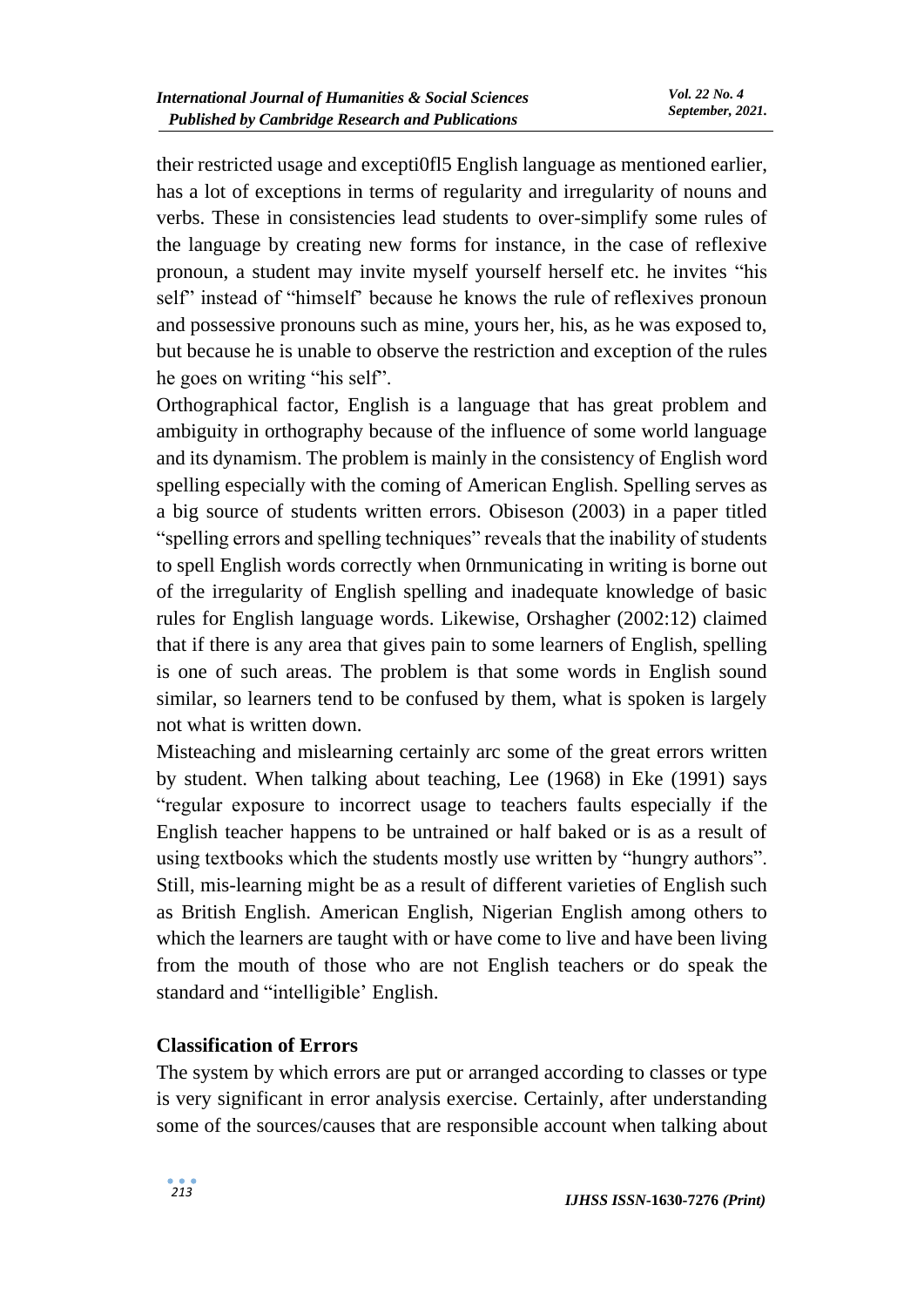second language learners writing and spoken errors, there is need to classify or group the errors into several classes. So many educationists and researchers have come out with a number of error taxonomies in their different reports and articles. According written errors can he grouped under the following linguistic area:

- Abbreviation
- Adjectives
- Adverbials
- Agreement
- Apostrophe
- Article: a. an
- Articles (omission)
- Articles (unnecessary. hut inserted)
- Articles (wrong one used)
- Capital letters
- Comparison conjunction
- Noun (countable and uncountable)
- Sequence of tenses
- Pronouns
- Spelling preposition (Tsakuwa 2010).

Obiseson (2003) in Tsakuwa (2010) set out ten different clasesof students errors in English language. They are:

- Phonological errors
- Punctuation errors
- Errors in the use of question tags
- Errors in spelling
- Errors in the use nouns
- Errors in the use of idiomatic expression
- Errors in the use of pronouns
- Errors in the use of articles
- Errors in the use of adjectives
- Errors in the use of verbs

### **METHODOLOGY**

This r search work involved a total of one hundred (100) students randomly select d from three Faculties in the University. In order to find out the errors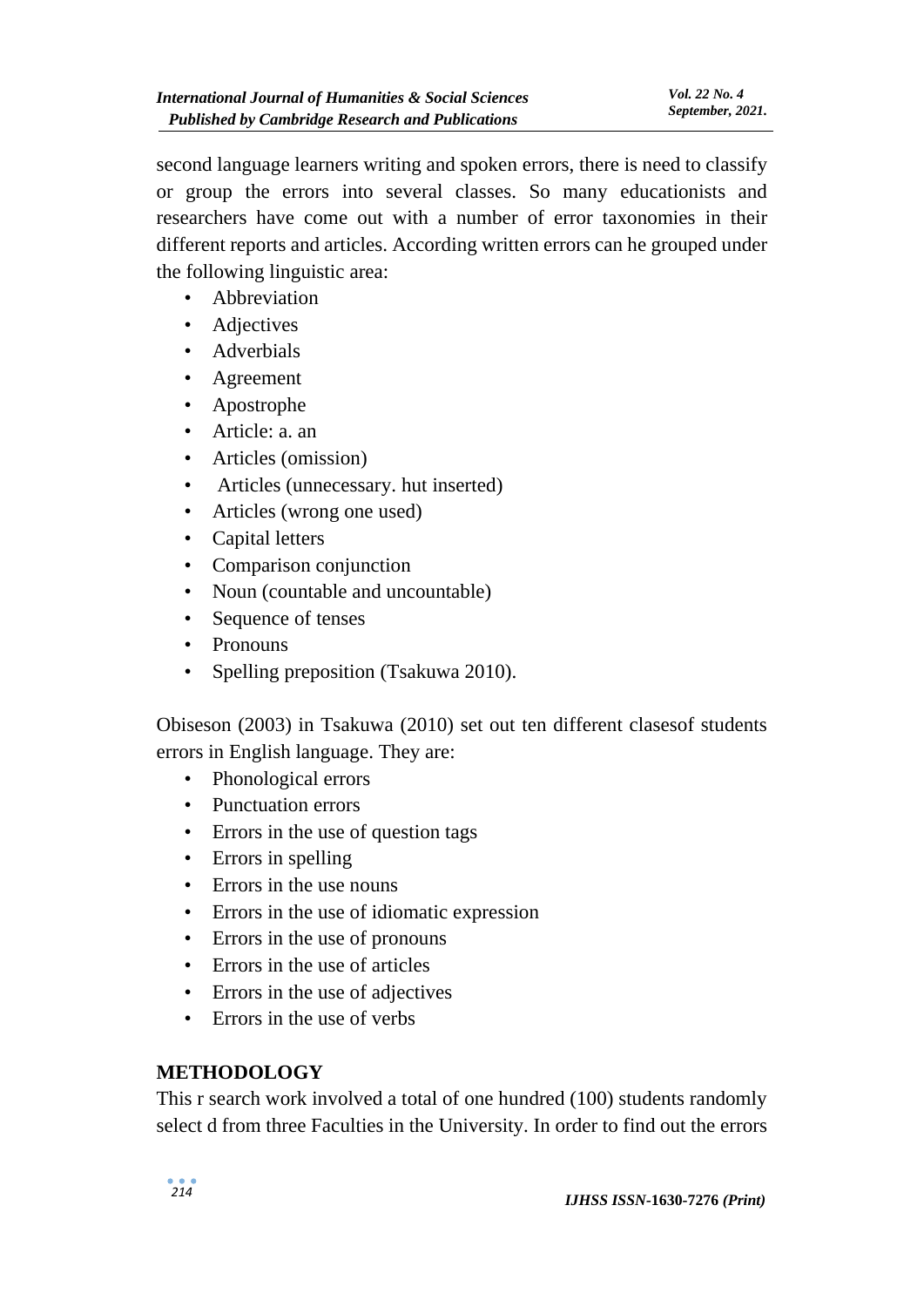made by students in both spoken and written English, the researcher used two methods in collecting information from the students. Apart from the questionnaire used in the research, personal observation was involved.

In analyzing the data, the researcher used the following formula in calculating the percentage of the results.

F x 100

 $F =$  Frequency of errors in each type

 $N = Total number of all occurring errors$ 

After administering the questionnaire, the 100 questionnaires distributed were duly completed and retrieved as the researcher collected every completed questionnaire instantly without allowing the respondents to leave with them. This decision was taken to ensure that the number of questionnaires shared was retrieved completely do not reduce in numbers. The results are presented thus:

| Test item No. I       |                  |              |
|-----------------------|------------------|--------------|
| <b>Test items</b>     | <b>Frequency</b> | Percentage % |
| The boy likes oranges | 40               | 40%          |
| The boy like oranges  | 60               | 60%          |
| <b>Total</b>          | 100              | 100%         |

**Tables 1**: Use of tense

**Source**: Questionnaire Administered by the Researcher, 2012.

The table above reveals that 40% of' the respondents chose the boy likes oranges while 60% went with the wrong sentence, "the boy like oranges" this could be as a result of the fact that the student were not properly exposed to the rules of concord in English.

### **Table 2: The use of Conjunction**

| Test item No.2                   |           |              |
|----------------------------------|-----------|--------------|
| Test items                       | Frequency | Percentage % |
| The house is beautiful and small | 45        | 45%          |
| The house is beautiful and small | 55        | 55%          |
| <b>Total</b>                     | 100       | 100%         |

**Source**: Questionnaire Administered by the Researcher. 2012

The table above indicates that 45% of the respondents went with "the house is beautiful and small' while 55% ticked sentence which is correct sentence.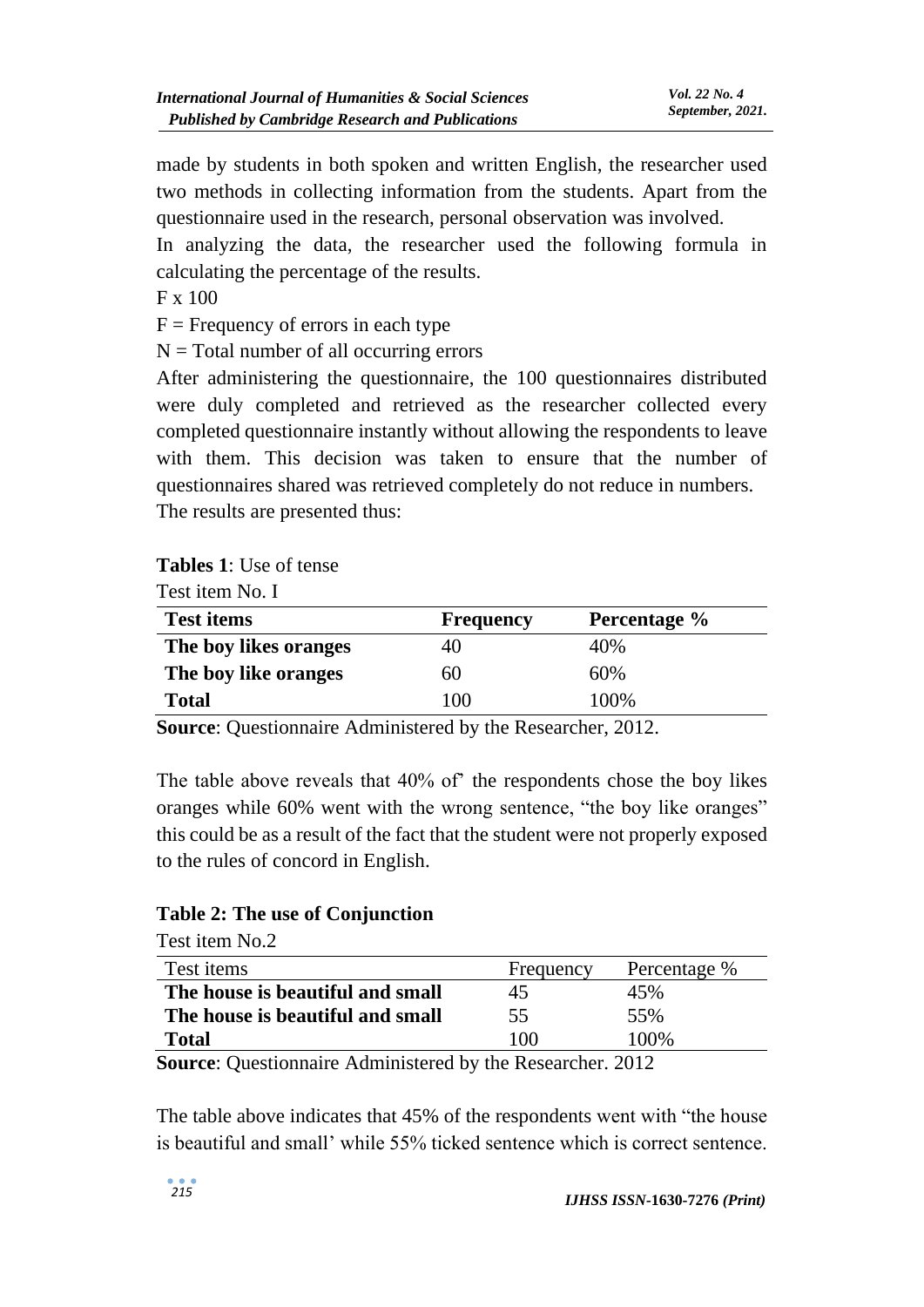Although, the result above still shows the respondents are still not conversant with the use of the proper English and this could he as a result of their poor background in English.

| Test items<br>Percentage %<br>Frequency<br>The three friends love each other. 53<br>53%<br>The three friends love one other.<br>47%<br>100\%<br><b>Total</b><br>100 | Test items No. 3 |  |  |  |  |  |  |
|---------------------------------------------------------------------------------------------------------------------------------------------------------------------|------------------|--|--|--|--|--|--|
|                                                                                                                                                                     |                  |  |  |  |  |  |  |
|                                                                                                                                                                     |                  |  |  |  |  |  |  |
|                                                                                                                                                                     |                  |  |  |  |  |  |  |
|                                                                                                                                                                     |                  |  |  |  |  |  |  |

**Tables 3**: The use of pronouns

**Source**: Questionnaire Administered by the Researcher, 2012.

The above table reveals that 53% of the respondents chose sentence A while 47% of the respondents went for sentence B which is the correct sentence. The result reveals that most the respondents are having problem with the use of pronoun in a sentence which can he attributed to inadequate exposure to the language.

**Table 4**: The use of punctuation

Test item No.4

| Test items<br>Frequency Percentage % |       |                      |  |  |               |            |            |
|--------------------------------------|-------|----------------------|--|--|---------------|------------|------------|
| The                                  | house | setup a three man 26 |  |  |               |            | 26%        |
| committee                            |       |                      |  |  |               |            |            |
| <b>The</b>                           | house | setup a three        |  |  | <b>man</b> 74 |            | <b>74%</b> |
| committee                            |       |                      |  |  |               |            |            |
| <b>Total</b>                         |       |                      |  |  |               | <b>100</b> | 100%       |

**Source**: Questionnaire Administered by the Researcher. 2012.

The above shows that 26% of the respondent's ticked sentence A while 74% went with sentence B (the wrong sentence).The result points out that majority of the respondents are having problem in the area of punctuation. One of the reasons behind this might be that the respondents were taught by in competent teachers.

**Table 5**: The use of verb Test item No. 5 **Source**: Questionnaire Administered by the Researcher, 2012.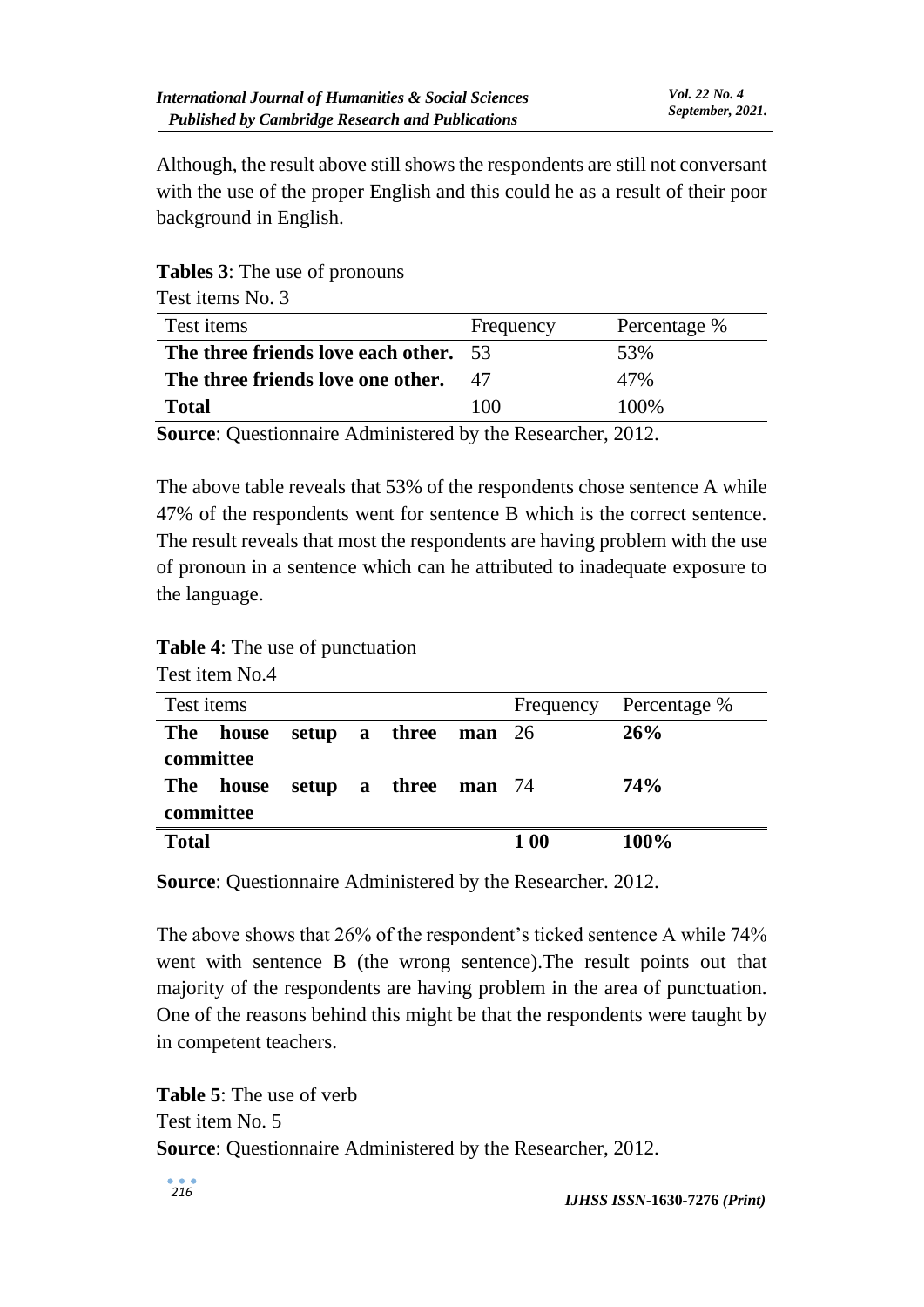| Test items                        | Frequency  | Percentage % |
|-----------------------------------|------------|--------------|
| I sought for his advice yesterday | 33         | 33%          |
| I seeked for his advice yesterday | 67         | 67%          |
| <b>Total</b>                      | <b>100</b> | $100\%$      |

**Source**: Questionnaire Administered by the Researcher, 2012.

The table above reveals that 33% of the respondents ticked sentence A while 67% went for sentence 13 (the wrong item). The result indicates that most of the respondents at-c still lagging behind in the area of verb (regular and irregular verbs which may have been caused by the frequent use of their mother tongue (L.1) against the English language. It may also be caused by teacher's incompetence.

**Table 6**: Pronunciation

| S/N             | Test items | Correct<br>transcription | $\Omega$<br>No.<br>correct<br>responses | $\omega$<br>No.<br>wrong<br>responses | $C_{\rm C}$<br>correct | $c_{\ell}$<br>wrong |
|-----------------|------------|--------------------------|-----------------------------------------|---------------------------------------|------------------------|---------------------|
| $L_{\odot}$     | Bomb       | /bom/                    | 18                                      | 82                                    | 18                     | 82                  |
| $\mathbf{2}$    | Castle     | $/ka$ :sl/               | 01<br>$\cup$                            |                                       | $\mathbf{Q}$           | 91                  |
| X               | Listen     | /lisn/                   | 25                                      | 75                                    | 25                     | 75                  |
| $+$             | Receipt    | $/$ rist:1/              | 13                                      | 87                                    | 13                     | 87                  |
| $\mathcal{S}_-$ | Deht       | /det/                    | 11                                      | 89                                    | $\overline{11}$        | 89                  |
| 6.              | President  | /prezident/              | 72                                      | 28                                    | 72                     | 28                  |
| 7.              | Hostler    | /hosh(r)/                | 12                                      | 88                                    | 12                     | 88                  |
| $S_{-}$         | Debris.    | /dabri/                  | 21                                      | 79                                    | 21                     | 79                  |
| 9.              | Psychology | /saikaladzi/             | 87.                                     | 13                                    | 87                     | 13                  |
| $ 1\rangle$     | Church     | /187.18/                 | 23                                      | 77                                    | 23                     | 77                  |
|                 |            |                          |                                         |                                       |                        |                     |

**Source**: Questionnaire Administered by the Researcher, 2012

The Table above reveals that most of the respondents cannot properly pronounce some English words. In the table above, words like bomb, castle, Listen, receipt, debt, host hostler, psychology etc all have silent sounds in one syllable or the other. In the course of pronunciation, the sounds represented 1w such letters are not pronounced for instance, in the word "bomb", the last letter "b" is as silent as thus /bom/.

These findings show that most of the respondents do not have adequate exposure to the words of the language as they often use their mother tongue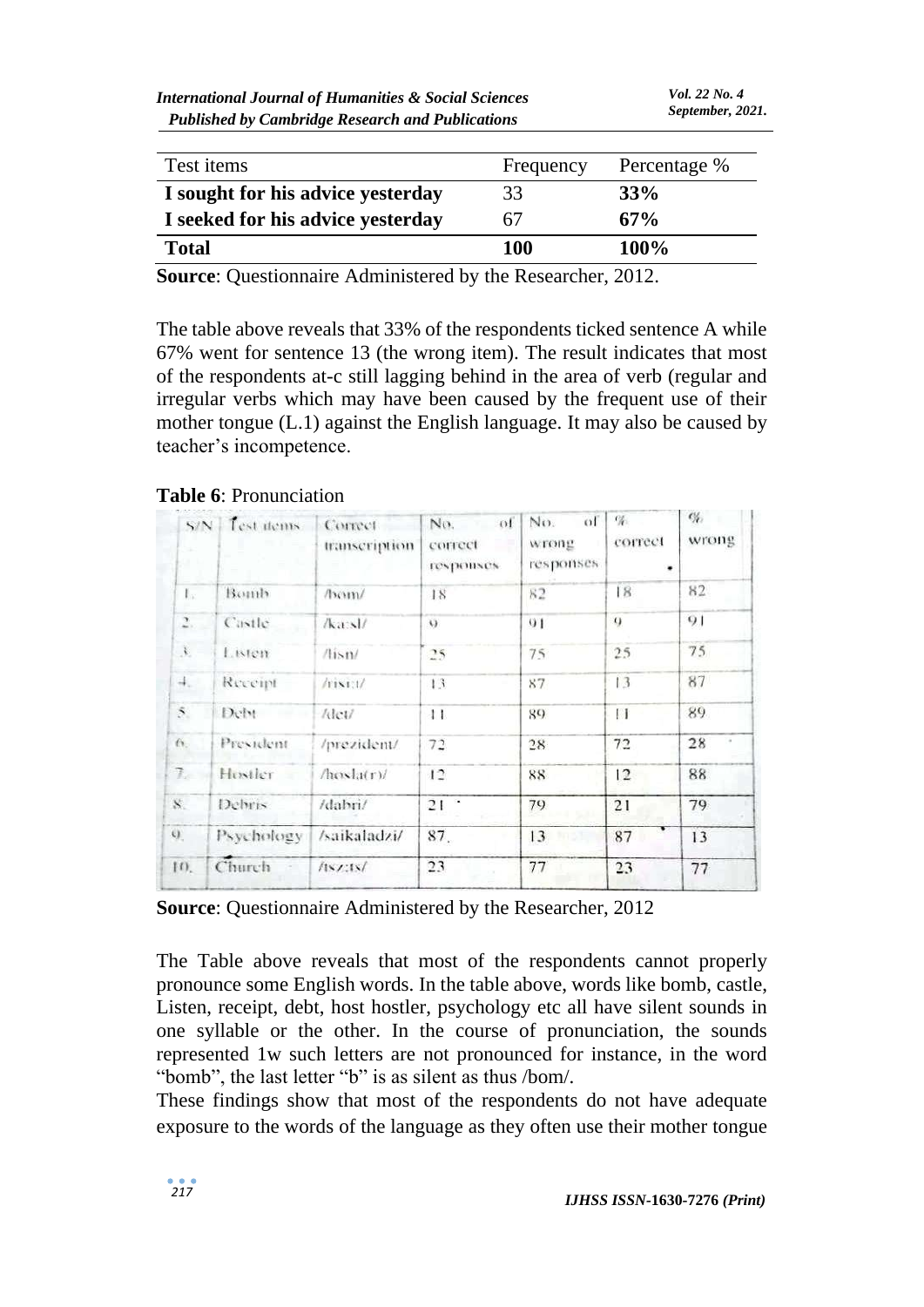at home and at even school. The problem of mother interference can be attributed to be one of the causes too as words like psychology and president were pronounced by some of the respondents as "Pisikology" and "Fresident" etc.

### **Recommendations**

In order to bring to an cud or reduce the commitment of such errors discovered among Nigerian University Undergraduates;, written and spoken English. a great work should be clone by all stakeholders and each class of the people should contribute its quota whole heartedly to ensure proper and conducive environment for teaching and learning the target language in the country. The following recommendations are put forward.

#### **Government/Ministry of Education**

To realize the targeted goals of education and improve teaching and learning of English language in Nigeria, the government should put the following recommendations into consideration.

- 1. More qualified and trained English language teachers should he employed to teach at primary, secondary and tertiary levels.
- 2. Government should provide in-service training for more teachers to ensure improved leaching and learning.
- 3. Seminars, workshops and symposia should be organized frequently by ministry of education in order to keel) the language teachers and others well abreast with the current development in the area of teaching and learning of English language.
- 4. Government should consider teachers' condition of service and improve on their welfare

#### **Textbooks Writers and Publishers**

- 1. English textbooks writers should take into consideration the developed curriculum in writing their books.
- 2. They should always bear in mind, the linguistic differences and similarities between the Nigerian learners' mother tongues and the English language in adapting and adoption of the English language curriculum.
- **3.** The Association of Nigerian Authors and Publishers should he very vigilant as there are many hungry authors whose books creating more confusion to the readers (learners).

#### **Teacher/School Management**

It is said that no society's education can grow above the level of its teachers, therefore the researcher recommends that: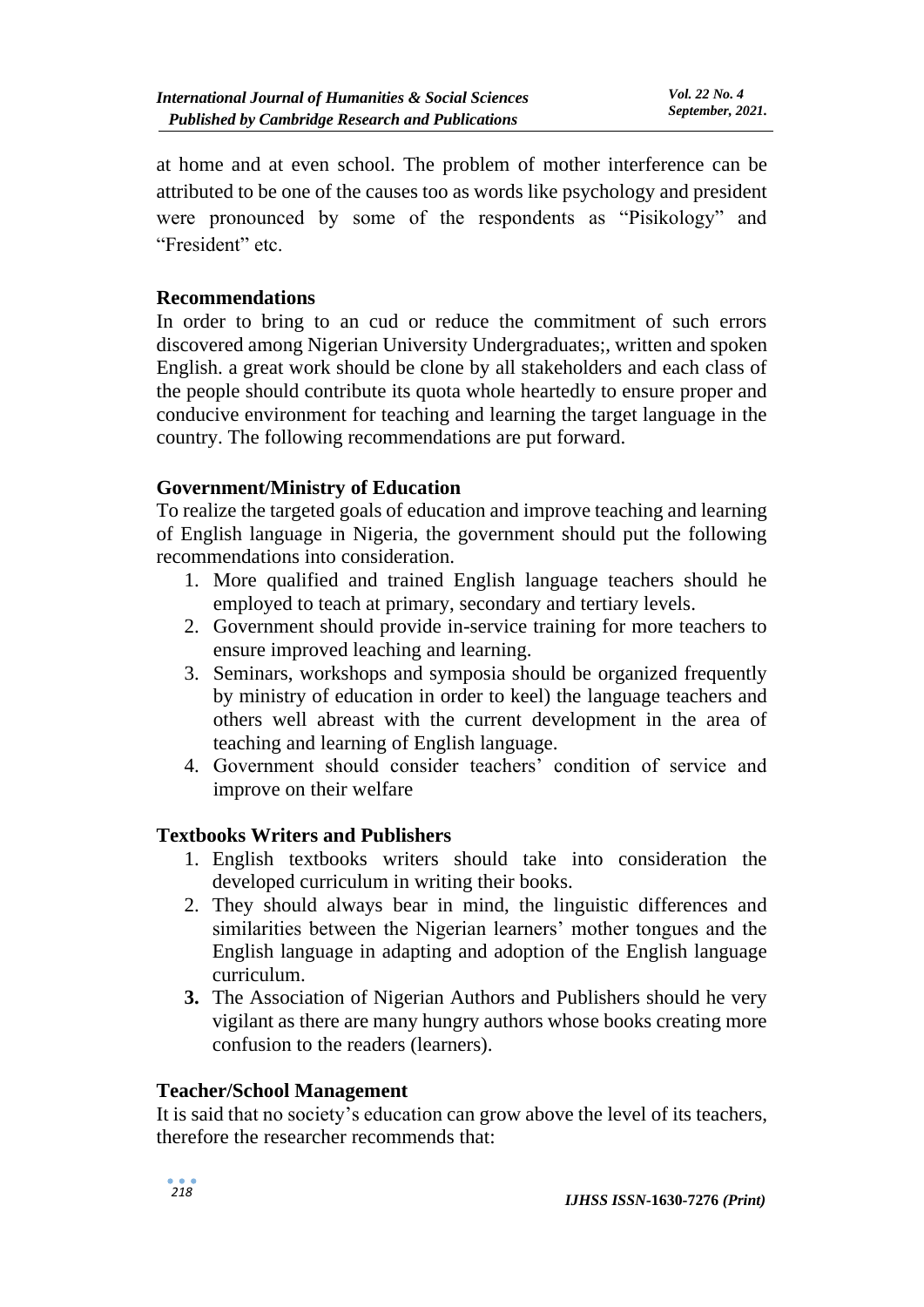- 1. English teachers should adopt a pragmatic approach in teaching the language and use relevant theories during teaching.
- 2. Teachers should design their lessons to Stimulate students' participation: they should therefore select and adopt materials from the textbooks to suit the background and developmental level of their learners.
- 3. The teachers ensure frequent drills. verbal and written exercises so that the rules learnt can he retained and practicalized by the students.

## **Parents/Society**

The role of parents and the larger society in preferring solution to the spoken and written errors committed by students in English cannot he over emphasized. In this view, the researcher puts forward the following suggestions.

- 1. Parents should ensure that their children/wards go to school regularly and punctually,
- 2. The parents can also serve as evaluators by checking at the students, hooks texts and assignment scripts so as to monitor their progress.
- 3. Parents should provide their children/wards with all the necessary materials needed for learning. These materials include textbooks, dictionary, school bags and a lot of other's.

### **Student/Learners**

All the collective efforts that could be given by the government, curriculum planners/developers, textbooks writers, teachers and the society at large cannot be meaningful and useful enough unless if the students display seriousness in learning the target language.

Therefore, the researcher opines that:

- 1. The students should he punctual and regular in school.
- 2. Attentive ears should he paid during lessons.
- 3. Every student should he encouraged to own a good English dictionary and textbooks.
- 4. The students should he encouraged to read newspapers, novels, journals, and others.
- 5. Students should he part of school clubs like debating, press clubs etc.

## **Conclusion**

Finally, the paper has shown that 400 level university undergraduates commit various types of spoken and written errors in the use of English. So the results of the study reveal that commitment of errors by the undergraduate emerges as a result of many factors which include interlingua factors and inadequate mastery of the English language rules of grammar, punctuation, capitalization, and spelling and among others. Such errors